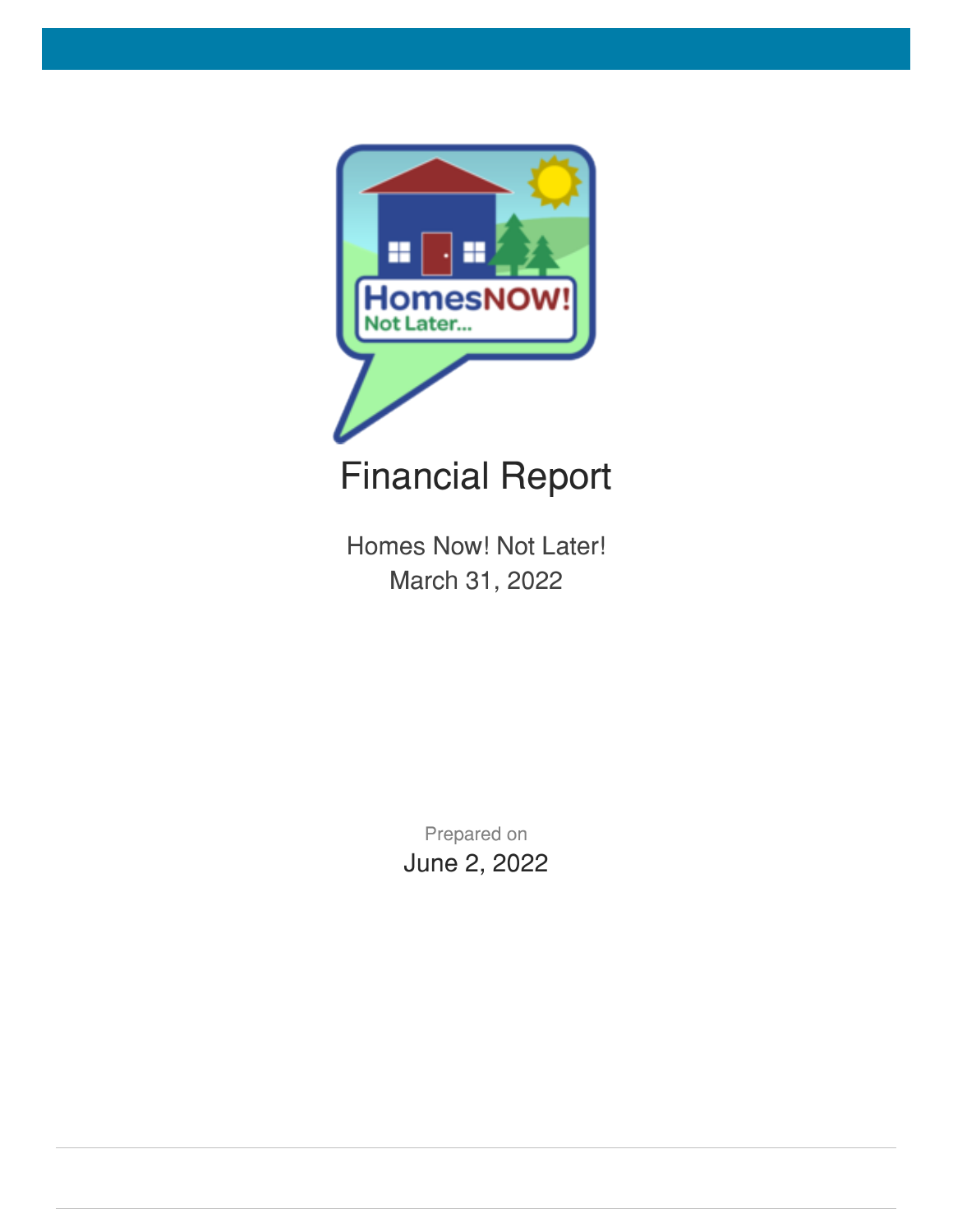#### **Table of Contents**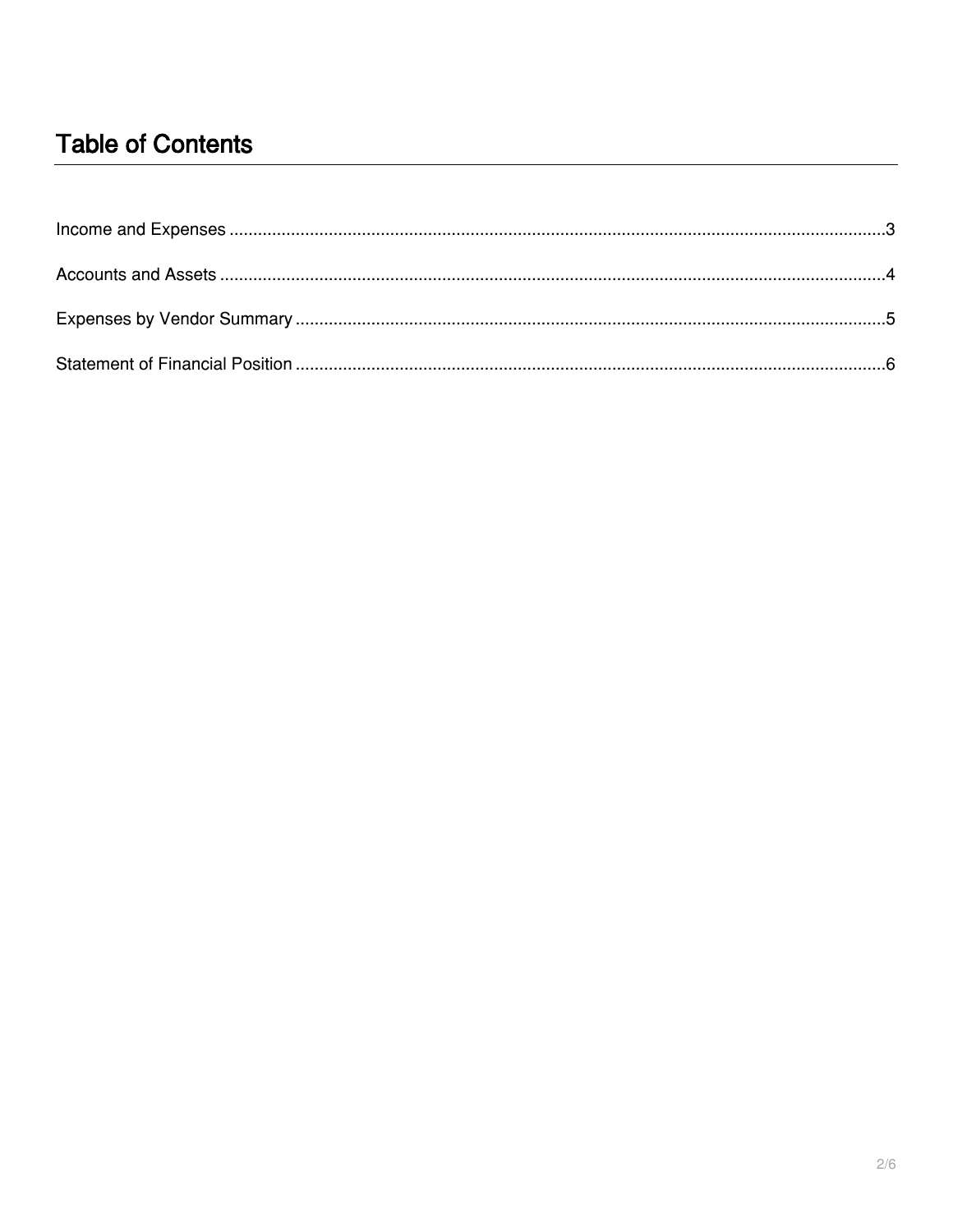#### <span id="page-2-0"></span>**lncome and Expenses**

January - March, 2022

|                                     | <b>Total</b>  |
|-------------------------------------|---------------|
| <b>REVENUE</b>                      |               |
| <b>Donations Received</b>           | 23,196.55     |
| Uncategorized Income                | 10.86         |
| <b>Total Revenue</b>                | 23,207.41     |
| <b>GROSS PROFIT</b>                 | 23,207.41     |
| <b>EXPENDITURES</b>                 |               |
| Car & Truck                         |               |
| Auto Fuel/Propane                   | 2,364.50      |
| Repair and Maintenance              | 780.67        |
| <b>Total Car &amp; Truck</b>        | 3,145.17      |
| Groceries                           | 4,156.58      |
| Insurance                           | 47.73         |
| Lodging                             | 544.82        |
| <b>Meals &amp; Entertainment</b>    | 673.71        |
| Postage                             | 139.20        |
| Repairs & Maintenance               | 3,748.94      |
| Travel                              | 214.99        |
| <b>Uncategorized Expense</b>        | 321.01        |
| <b>Utilities</b>                    | 408.90        |
| Electricity                         | 1,095.53      |
| Port O Potty                        | 2,296.00      |
| Telephone                           | 323.29        |
| Trash & Recycling                   | 1,586.02      |
| Water & Sewer                       | 42.90         |
| <b>Total Utilities</b>              | 5,752.64      |
| Village/Camp Supplies               | 9,237.48      |
| <b>Total Expenditures</b>           | 27,982.27     |
| <b>NET OPERATING REVENUE</b>        | $-4,774.86$   |
| <b>OTHER EXPENDITURES</b>           |               |
| Cash Withdrawl                      | 1,520.00      |
| Other Miscellaneous Expense         | 720.00        |
| <b>Reconciliation Discrepancies</b> | $-340.00$     |
| <b>Total Other Expenditures</b>     | 1,900.00      |
| <b>NET OTHER REVENUE</b>            | $-1,900.00$   |
| <b>NET REVENUE</b>                  | $$ -6,674.86$ |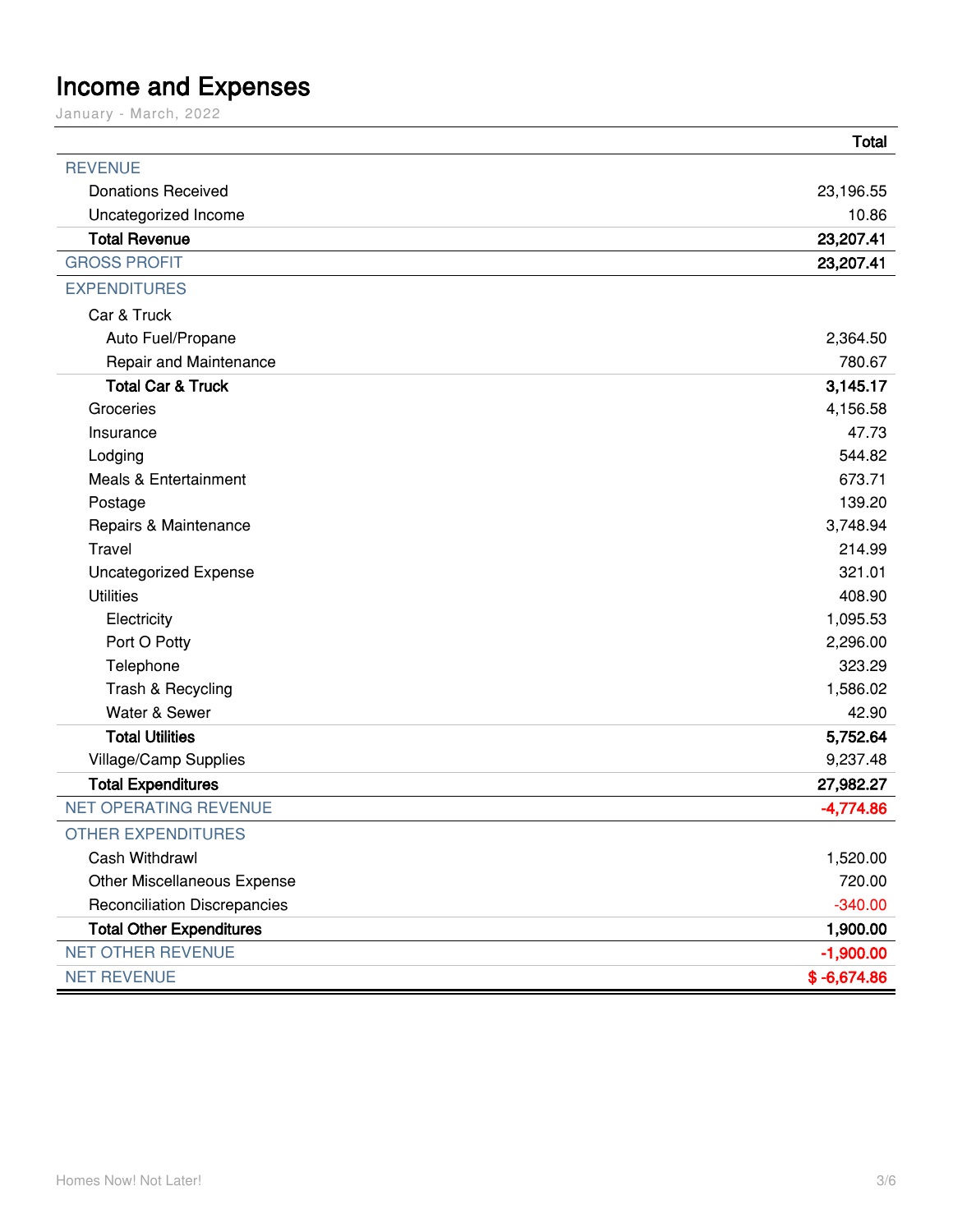#### <span id="page-3-0"></span>**Accounts and Assets**

As of March 31, 2022

|                                     | <b>Total</b> |
|-------------------------------------|--------------|
| <b>ASSETS</b>                       |              |
| <b>Current Assets</b>               |              |
| <b>Bank Accounts</b>                | 10,470.43    |
| <b>Other Current Assets</b>         | 180.00       |
| <b>Total Current Assets</b>         | 10,650.43    |
| <b>Fixed Assets</b>                 | 109,674.73   |
| <b>TOTAL ASSETS</b>                 | \$120,325.16 |
| <b>LIABILITIES AND EQUITY</b>       |              |
| <b>Liabilities</b>                  |              |
| <b>Current Liabilities</b>          |              |
| <b>Accounts Payable</b>             | 14.78        |
| <b>Total Current Liabilities</b>    | 14.78        |
| <b>Total Liabilities</b>            | 14.78        |
| Equity                              | 120,310.38   |
| <b>TOTAL LIABILITIES AND EQUITY</b> | \$120,325.16 |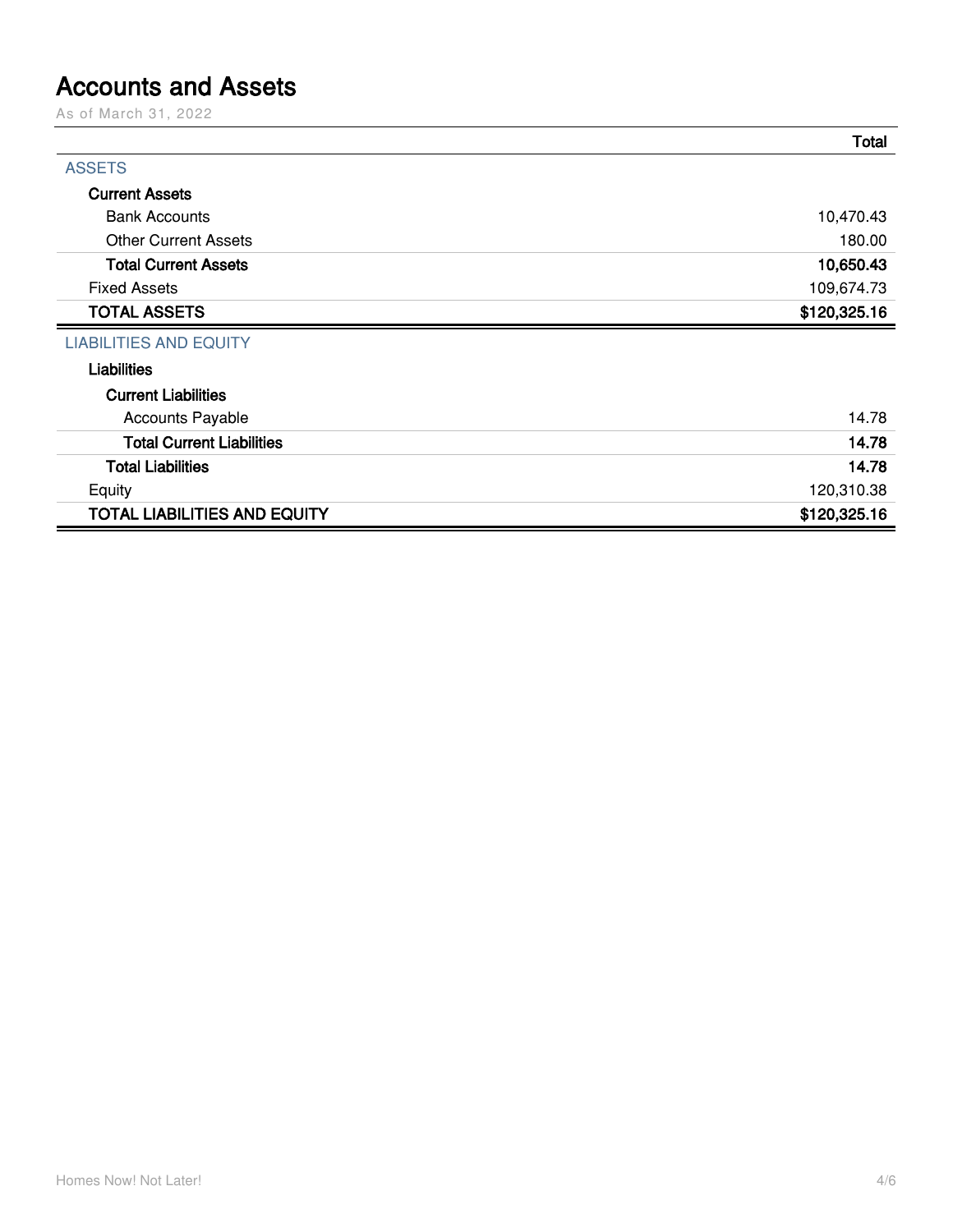## <span id="page-4-0"></span>**Expenses by Vendor Summary**

January - March, 2022

|                              | Total       |
|------------------------------|-------------|
| Amazon                       | 5,265.82    |
| Arco                         | 73.17       |
| Best Buy                     | 152.31      |
| Cash                         | 2,740.00    |
| Chevron                      | 60.18       |
| Costco                       | 2,029.90    |
| <b>Dollar Tree</b>           | 17.95       |
| EBay                         | 1,351.14    |
| Fred Meyer                   | 2,183.64    |
| Haggen                       | 30.64       |
| Home Depot                   | 3,069.47    |
| <b>KFC</b>                   | 327.34      |
| <b>Little Caesars</b>        | 154.93      |
| Northwest Pest Management    | 18.49       |
| <b>Puget Sound Energy</b>    | 1,095.53    |
| <b>Shell Service Station</b> | 841.05      |
| T-Mobile                     | 353.29      |
| <b>Unity Village</b>         | 149.00      |
| <b>USPS Kiosk</b>            | 139.20      |
| <b>Wal-Mart</b>              | 73.18       |
| <b>Whole Foods</b>           | 34.61       |
| <b>Winco Foods</b>           | 235.61      |
| Not Specified                | 10,584.24   |
| <b>TOTAL</b>                 | \$30,980.69 |